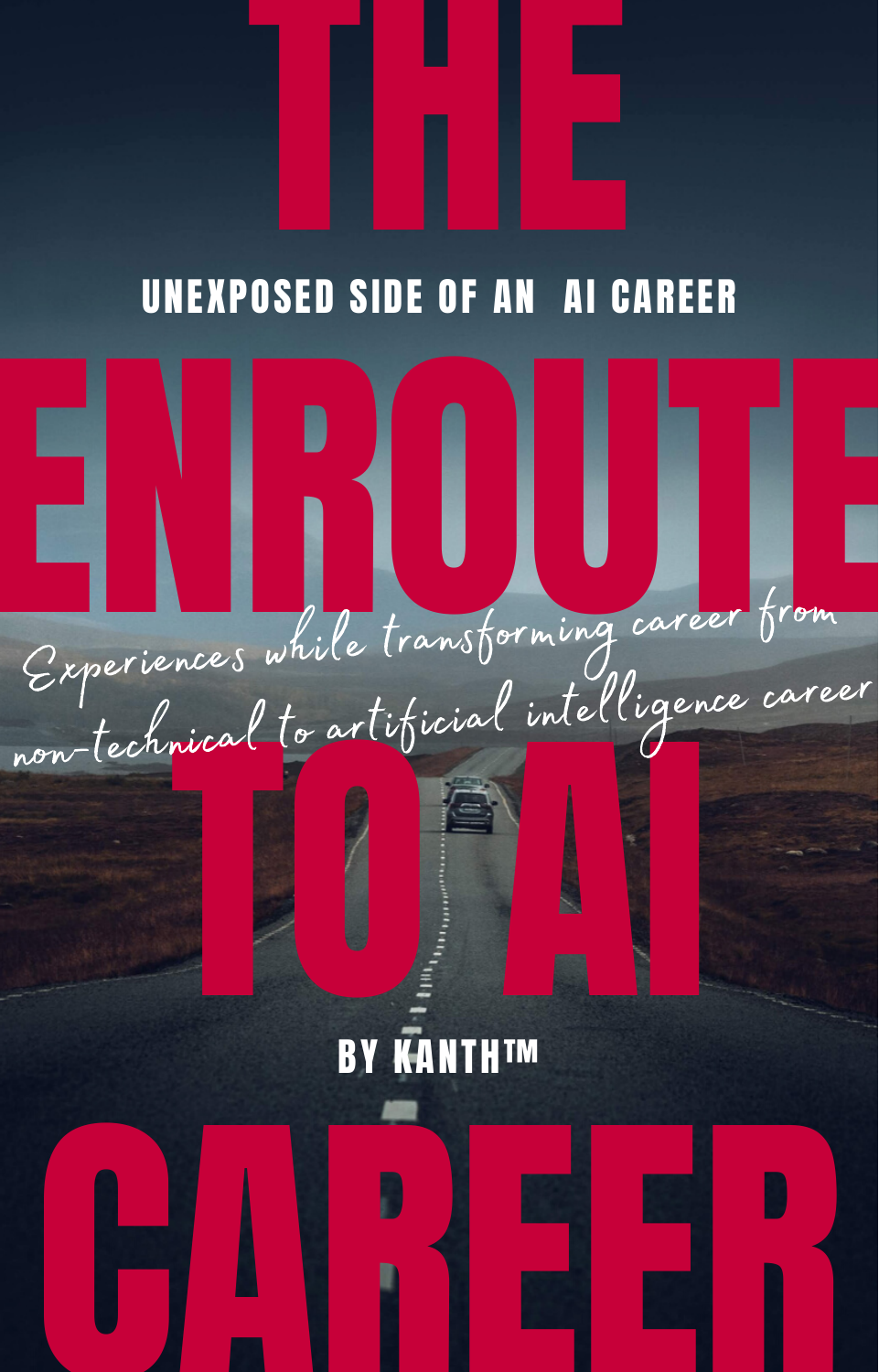#### C O N T E N T S

- 1. How did I move into the AI Job Role
- 2. What are my initial challenges in AI Role

3. Glimpses about my day- to-day activities as an AI Engineer

- 4. My first AI Project Lifecycle
- 5. Business & Project Understanding
- 6. Data Understanding & Quality Check
- 7. Model Building & Evaluation
- 8. Model Deployment & Release
- 9. Why Cloud Computing?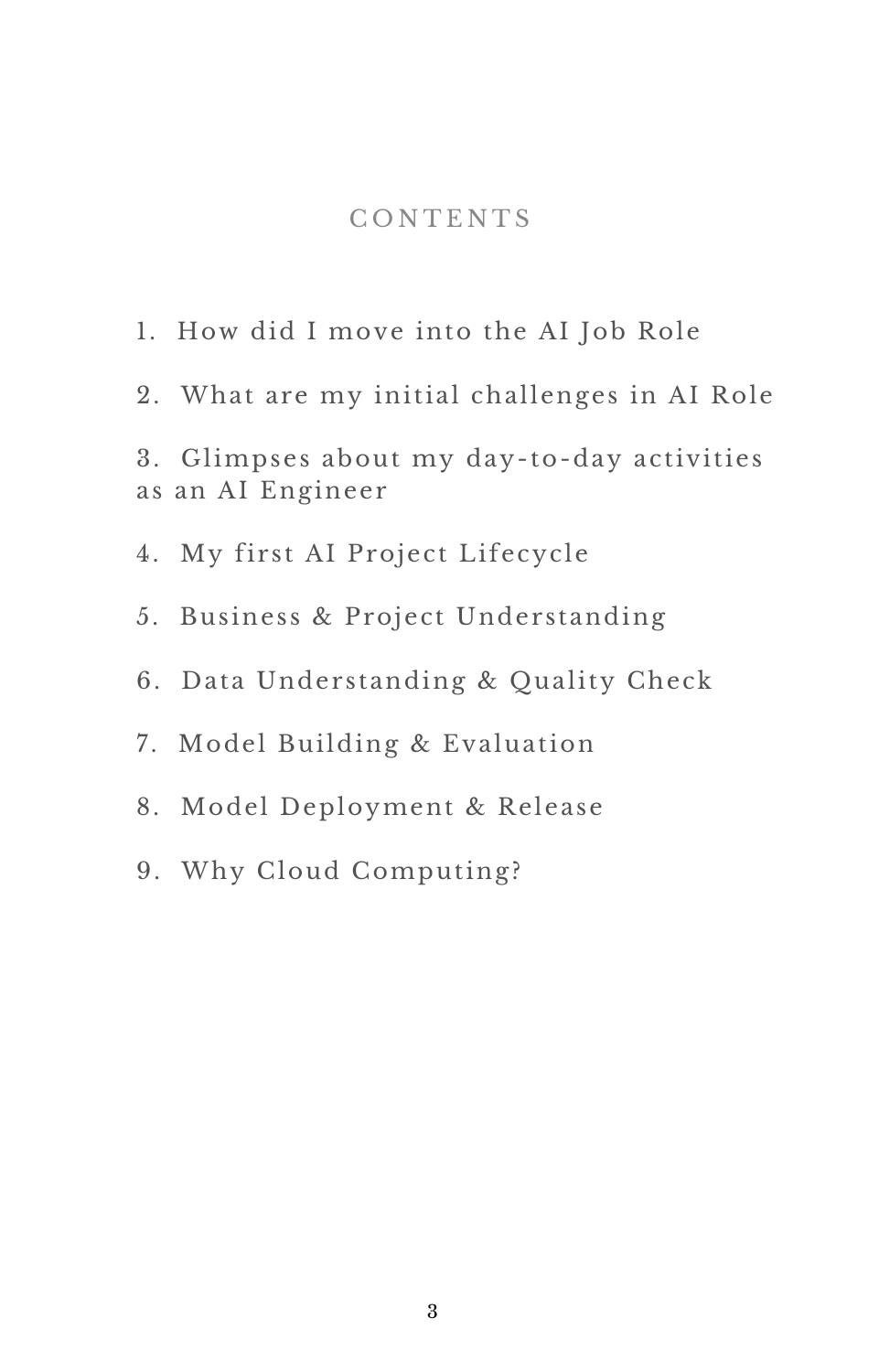## M E S S A G E F R O M T H E A U T H O R

*I'm dedicating this book to every AI Learner, planning to pursue their career. I have written this book to share my experiences while transforming my career and challenges I faced, interviews I failed before getting into the job profile.*

*In this path of career transition no one going to help us 100%, some people laugh at us, some people ask us to drop this idea, some may point us we made a wrong decision, most of the time even you don't trust yourself.*

*Your career transition into AI or into any career demands bloody pain you need to endure for a long time to see the hidden beauty of success.*

*I'm into the situations, where no one helped me, I'm into the situations where I don't have projects to place in my resume, I'm into the situations where I don't know how to speak English, I'm into the situation where I don't know how to market my resume, I'm into the situations where I don't know how to speak in interviews, I'm into the situations where I thought career transition is so simple, I'm into the situations where I thought my friends, family, my mentors going to help me.But the fact is that we need to help ourself in every situation we are in.*

*I'm writing this book as a right guidance for every learner who is transforming to AI.*

*With Love*

w iin Li<br>ferniff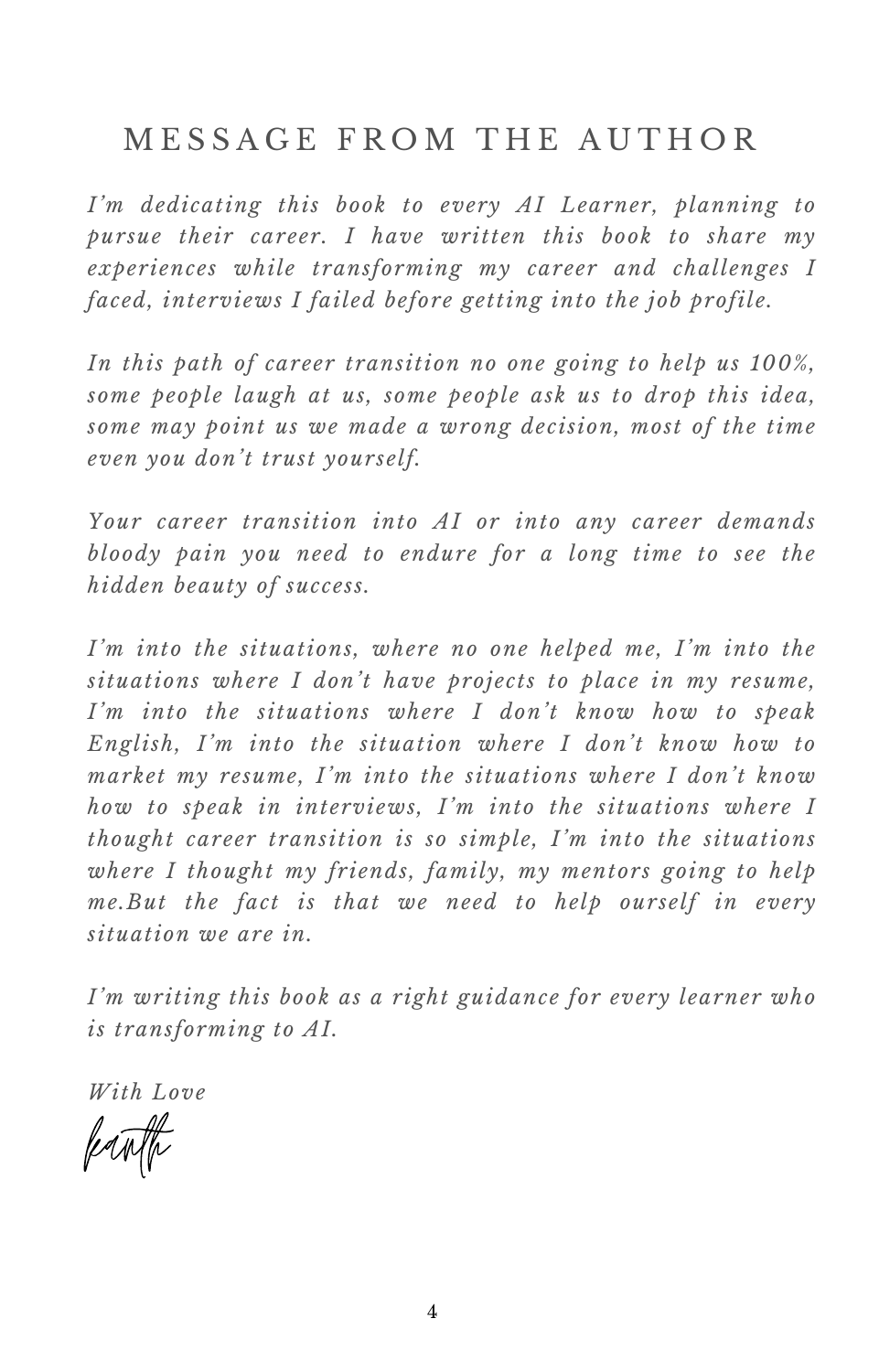### MY FIRST PAYCHECK

*"I started my career as Six Sigma consultant and I received my first month salary as INR 3000 and next month I received around INR 6000."*

*― Kanth*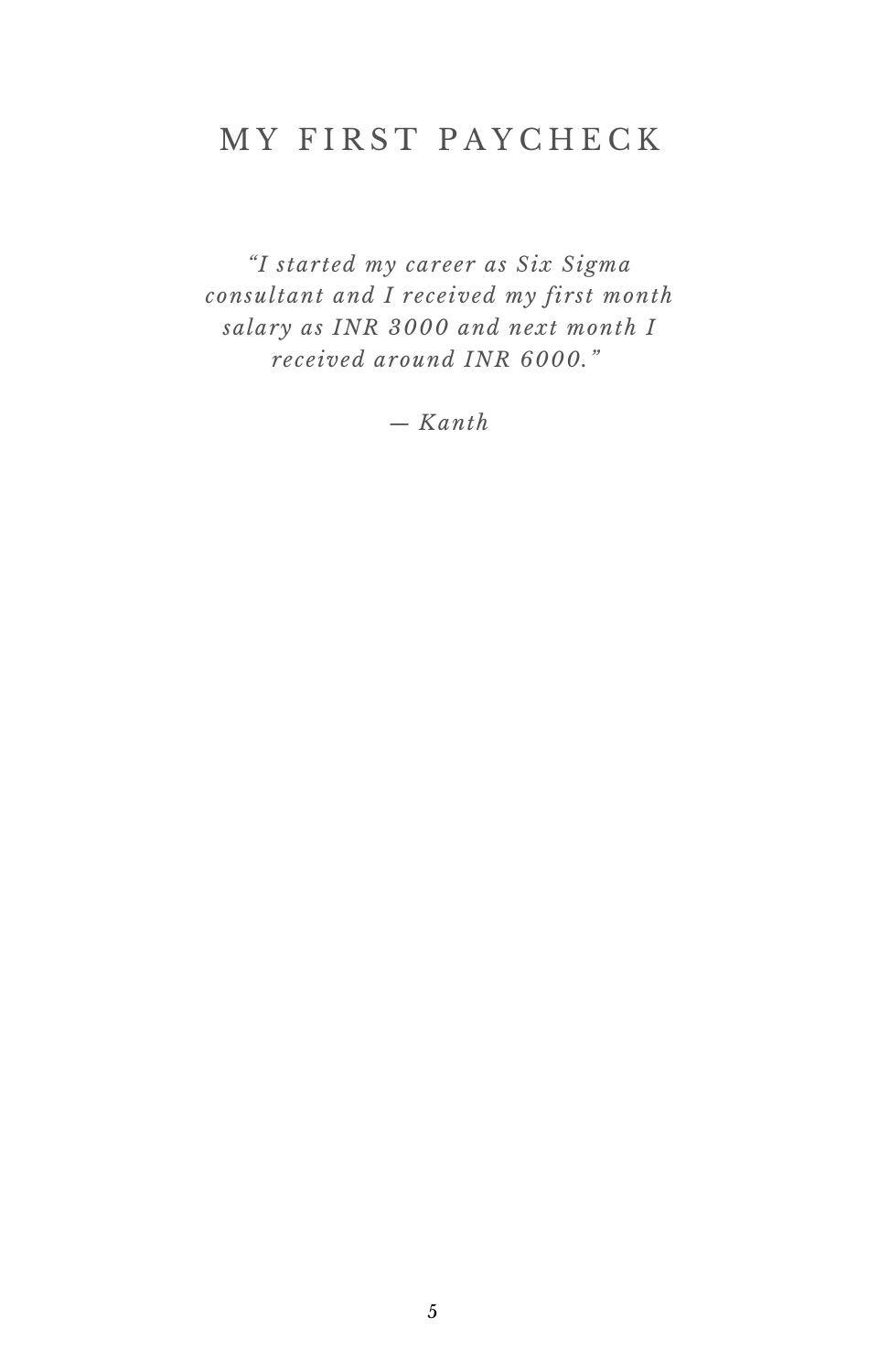### MY JOB HISTORY

**Before Six Sigma,** *I'm a mechanical engineer, no job for 9 months. Got into Six Sigma training, In my training room, I'm the only fresher, and other participants are experienced around 10+ years.*

*Literally I want the job, I can't take my step backwards, and I don't even have sweet time to relax and learn. So, I want to show significant impact in my training, I used to utilise my time, and I got the opportunity to work as Six Sigma person, but they don't pay me the salary for first 3months.*

*INR 5000 in my pocket for next 3months and I said yes to the job. I don't know how I created the way up to this point. Only one thing I believe in myself and in my decision which I made.*

**Before AI***, I'm in Six Sigma, Sales, Marketing, Training into Six Sigma, ITIL, PMP, Scrum, e.t.c.*

**After AI,** *I'm in AI, Trainings, Podcasting, Youtuber, Author, Blogging, Entrepreneur, e.t.c."*

*― Kanth*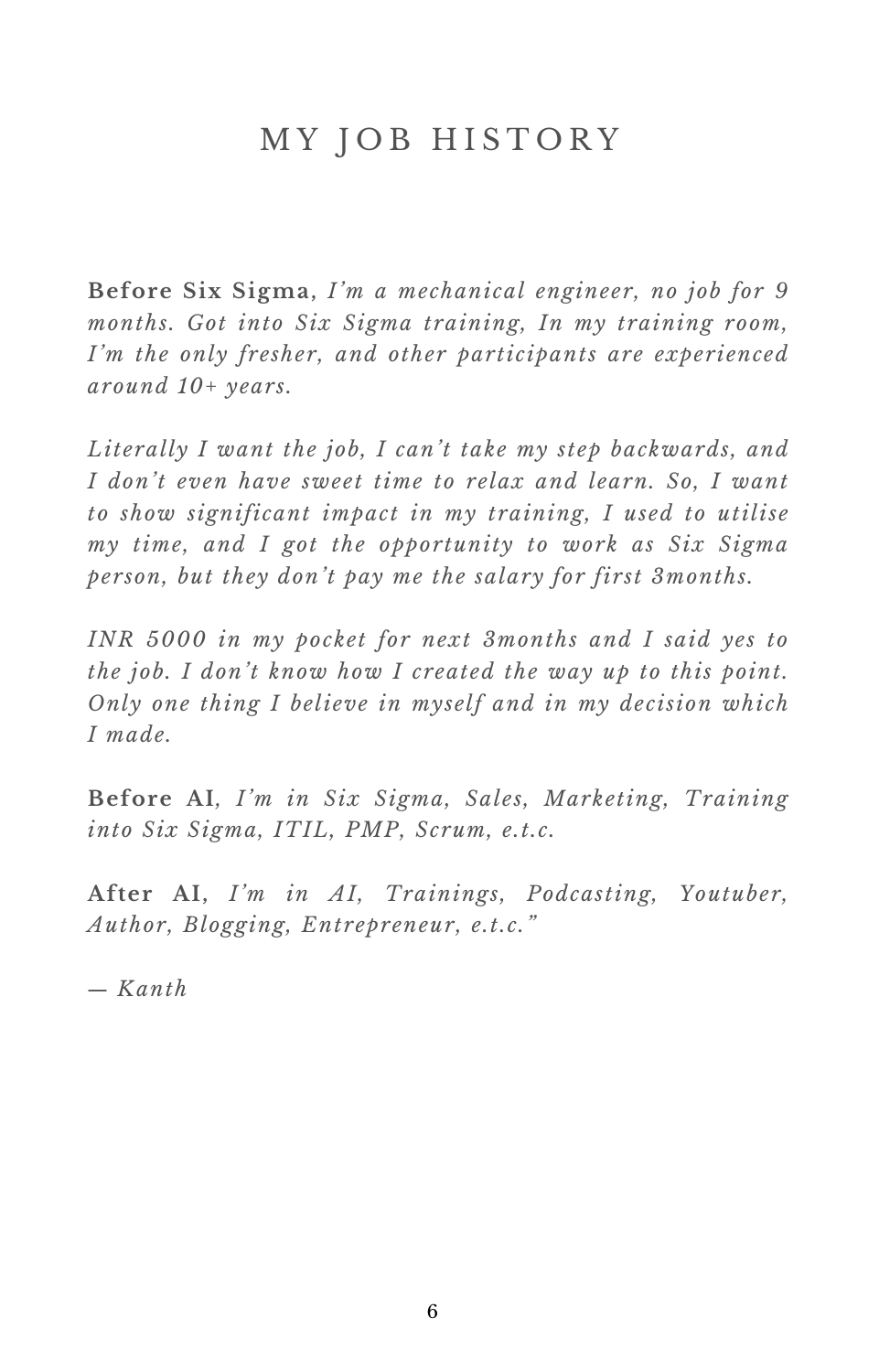"Breaking the chaos of career transition with tenacity. "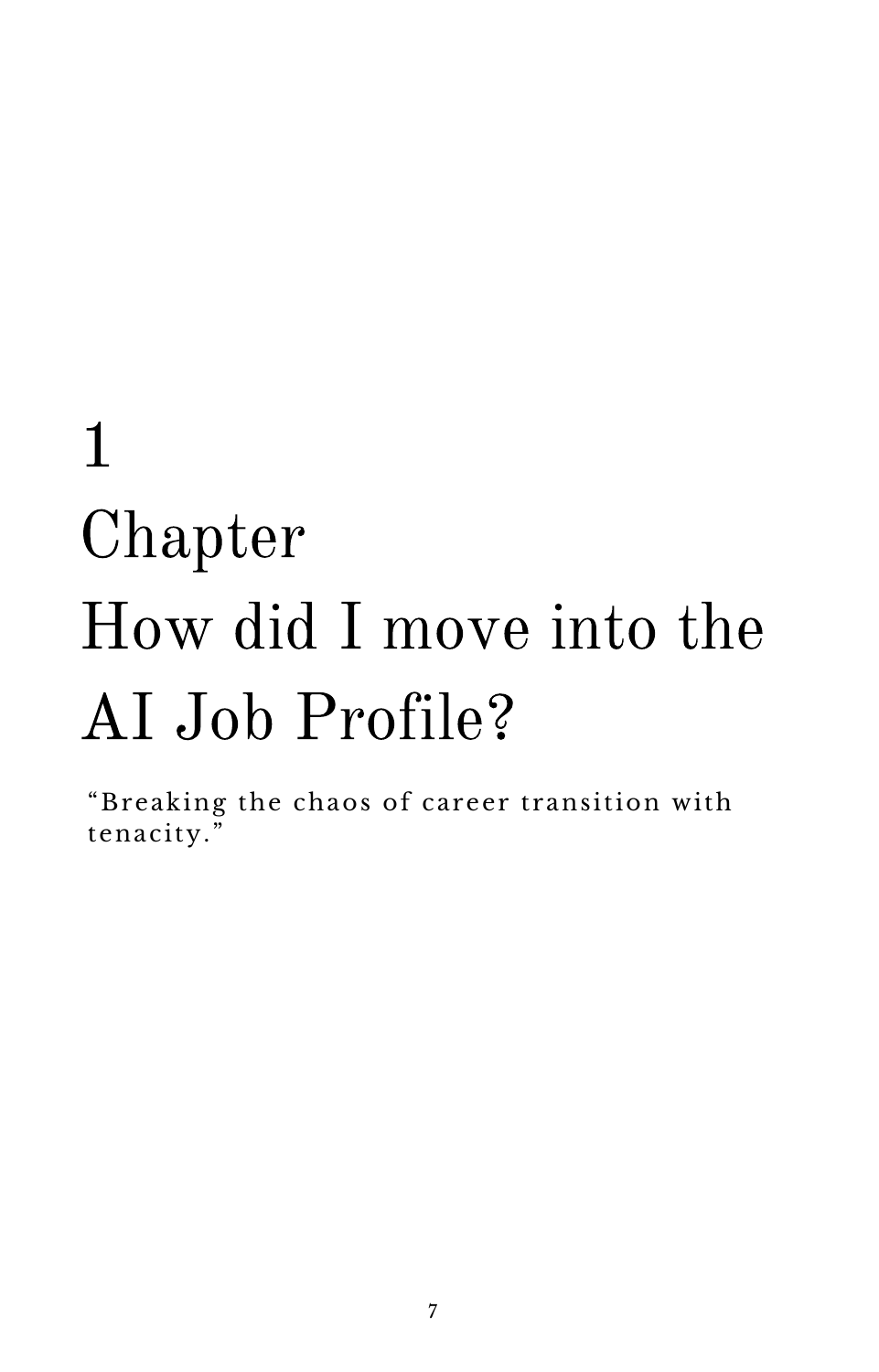*I'm a mechanical graduate and got into a six sigma job profile and working under six sigma black belt consultants. Where I used to work on process excellence and process streamlining, most of my work involves analysing current processes and designing new processes which come up with new tools and less human involvement. Six Sigma strongly believes that we need to remove human participation and need to make an automated process for better operations. As a six sigma consultant, I used to identify dif erent patterns using data and statistics but zero coding and more of Minitab software for all statistical analysis.*

*In 2014, I came to know about Machine Learning & Deep Learning, when I first addressed those words I thought of its more of Mechanical job profile. But while I'm researching machine learning, I came to know that making our computers to learn with less programming(At that point of time I didn't understand anything, completely confused by reading that definition).*

*We're pretty transparent with job profiles like Six Sigma person works on Process Excellence and Revenue saving, java developer on developing software, Database people on handling the databases and designing them, a tester on testing the code e.t.c. Still, I'm not clear with what a Machine Learning Engineer going to do.*

*Then started asking people about what is machine learning and how it works as a job profile. "Some people used to say machines are learning with algorithms" I used to ask how they learn and what are algorithms?*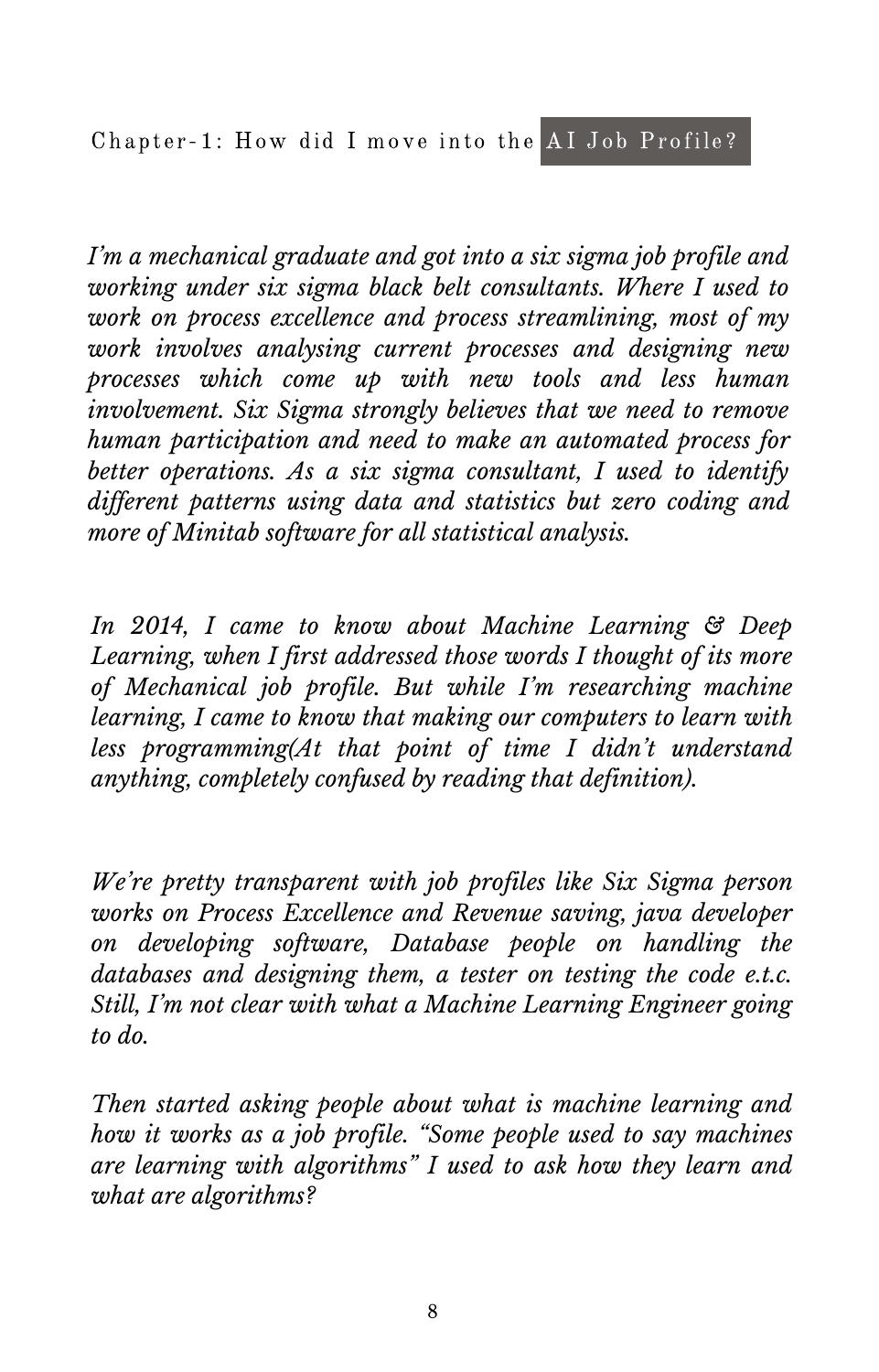*"They used to learn through programming" why programming? What is the purpose of programming? "Some people used to say nested loops are nothing but machine learning" I used to feel like god what exactly machine learning and what these people do in a real-time job profile.*

*I thought of doing a lot of research on my own and caught up around what are the applications of machine learning then i came to see amazon recommendations, loan approval or rejection, content suggestions in facebook, google ads targeting e.t.c, runs on machine learning. Various people said Machine learning is all about mathematics and programming, how people these great companies like amazon, google, apple e.t.c. are using machine learning into their websites and mobile applications? (Totally chaotic right!!)*

*Uf ! So, I thought of understanding how mobile applications or web applications are made and thought of linking machine learning with web applications and mobile applications. Check out this diagram below which I constructed after reading a series of articles of more than 3-4days across 30-40 blogs and more.*

*I started linking machine learning into web applications and mobile applications and started questioning what the purpose of linking machine learning is into web or mobile applications? (For automation)*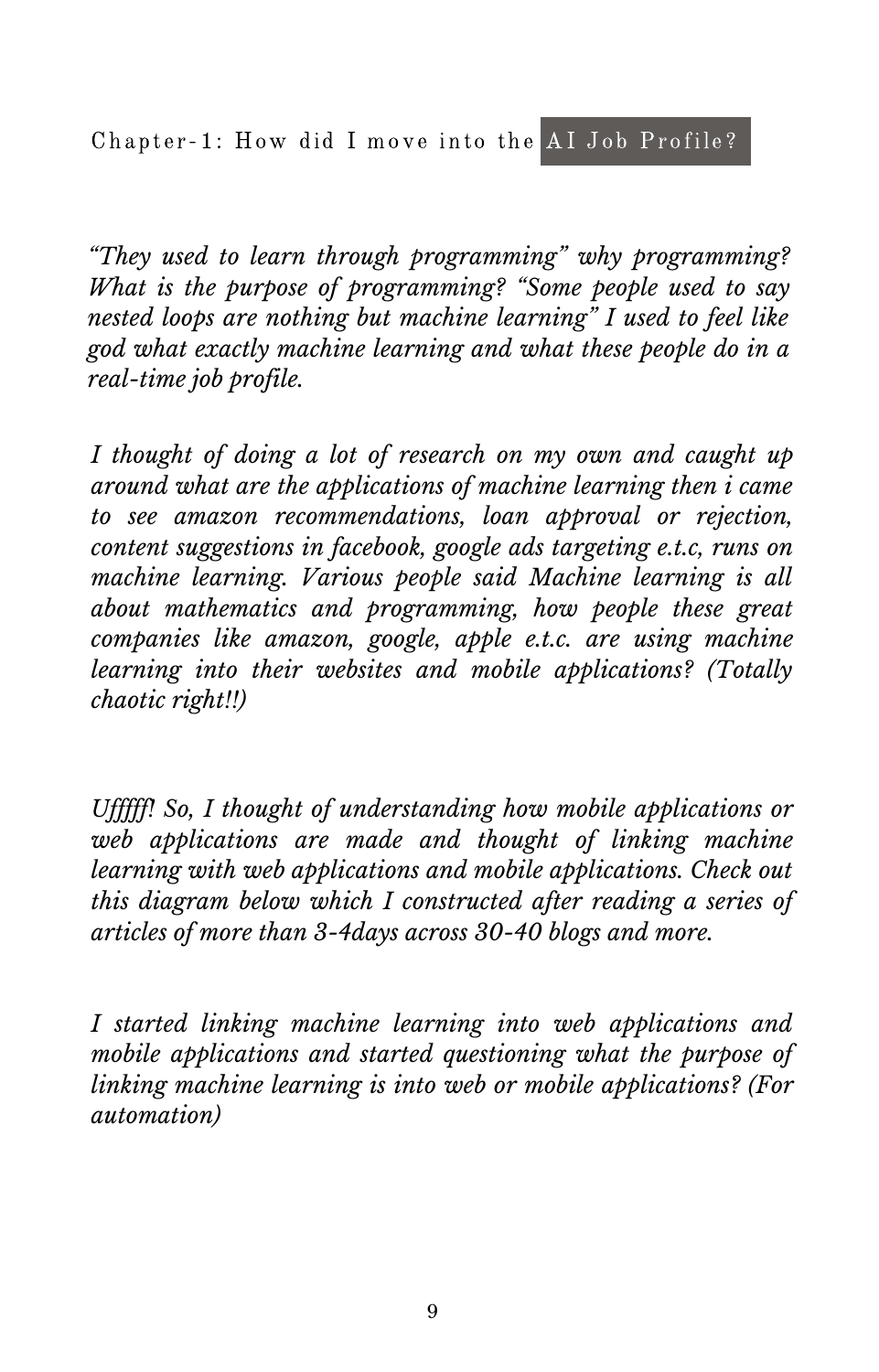

*While understanding the pattern of every application of Machine Learning in the real world, I noticed one intriguing pattern. Machine learning builds a proactive approach towards customer purchases, proactive approach towards the failure of devices, a proactive approach towards loan approval e.t.c. Proactive means controlling a situation before a possible future outcome. So, with the help of machine learning, we are trying to control the future outcome like predicting heart disease, predicting loan approval or rejection e.t.c.*

*Unfortunately, I got the meaning of machine learning and purpose of machine learning engineer, now I need to learn them and need to implement them, but to implement good knowledge of programming is required. Still, I didn't know which programming language to choose like SAS, R, Python e.t.c. Again started researching on why programming and what are the limitations of every programming language and when to use? Where to use?? (Most of my learning curve is all about self-study)*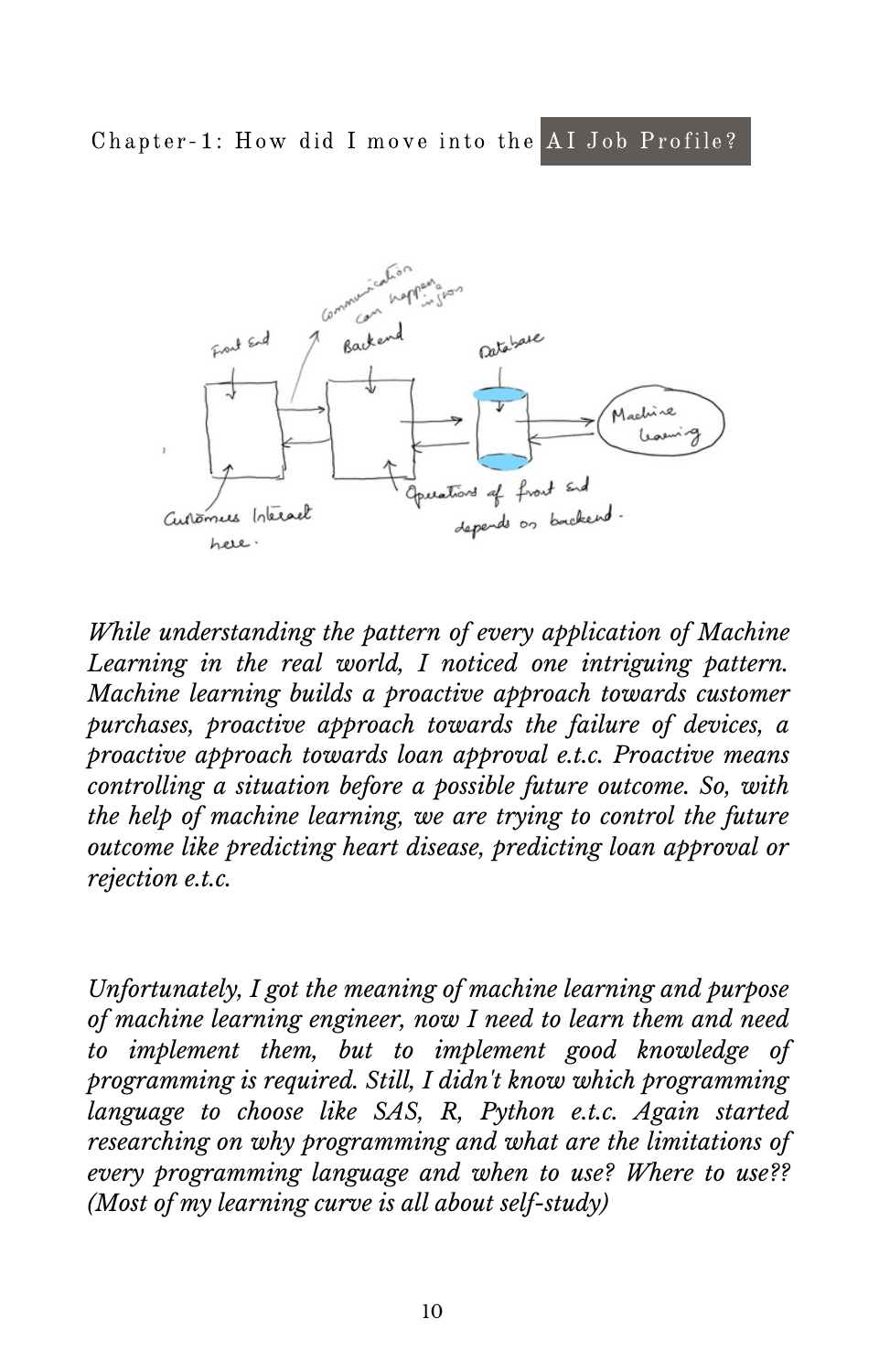Chapter-1: How did I move into the  $\overline{AI}$  Job  $\overline{P}_{\text{rofile}}$ ?

*I started learning various things like supervised learning, unsupervised learning, semi-supervised learning and reinforcement learning(Check below diagram). For every topic, I used to search for why and when? Few basic algorithms of supervised and unsupervised learning (Haaa! totally confused!!!)*

*Seriously, I didn't get why I learnt all these, and it got dif icult to remember all those mathematical things. I used to get a lot of errors while implementing them through programming.*

*At some point, I used to feel like I needed to give up on this machine learning, but some sort of tenacity held me to continue with machine learning. Now I need to break this confusion. So, I decided to implement whatever I learnt on my current work as a small Proof of concept just to know how exactly it works on my dataset.*

Unsuperinced => Nosperited<br>Machine léaning : Techniques => Syperited => Specific<br>Meisforcement = Continuous<br>leaening.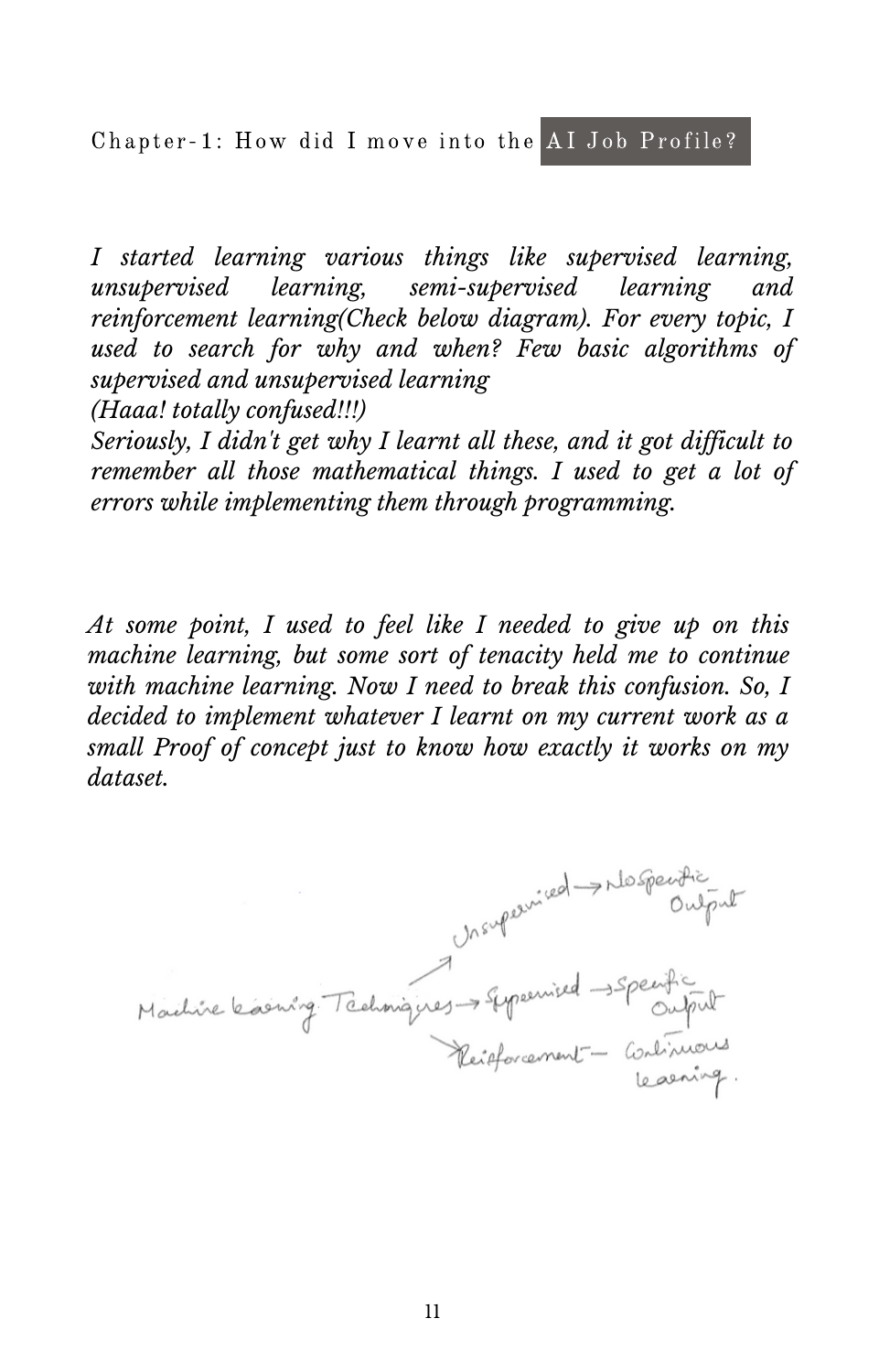#### *Future Process:*

*When I started working on my AI project, I picturised everything like how my new process needs to look like, and I came to know that there are many technologies need to be added to drive one automation.*



*I used technologies like RPA(Robotic Process Automation), Big Data, Data Science, Software development, IoT, e.t.c. Still, when I read on internet AI is all about algorithms & programming language.*

*Even now, when I speak with various students, professionals and leaders, they feel AI is all about algorithms like machine learning & deep learning, close to 90% feel that AI is all about*